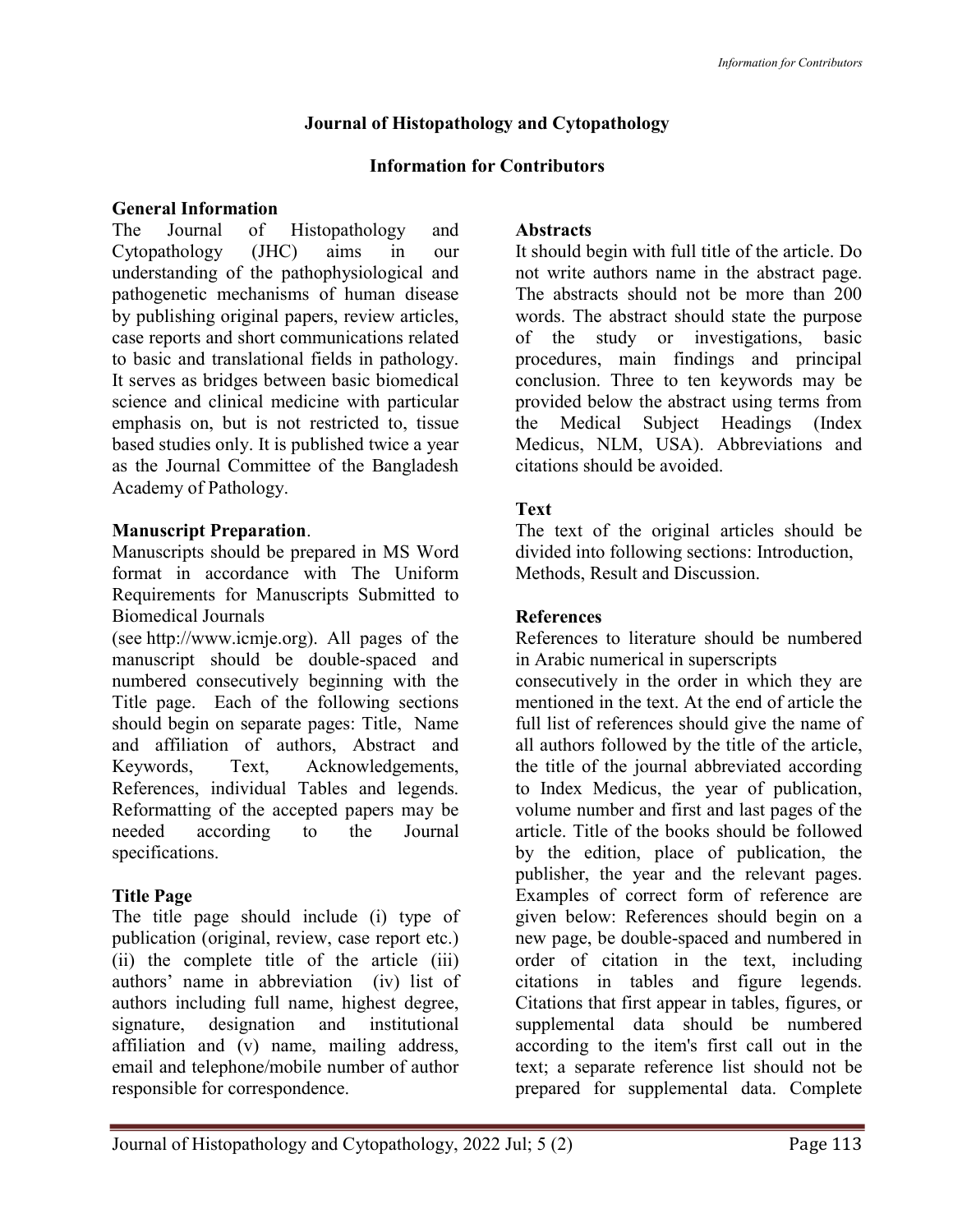author citation is required (use of "et al" is only acceptable for sources with more than 35 authors).

References should conform to the style of the Journal.

### Examples follow:

Journals: van Riel D, Leijten LM, Kochs G, Osterhaus AD, Kuiken T: Decrease of Virus Receptors during Highly Pathogenic H5N1 Virus Infection in Humans and Other Mammals. Am J Pathol 2013, 183:1382-1389

Electronic Journals: Moher D, Liberati A, Tetzlaff J, Altman DG, The PRISMA Group: Preferred Reporting Items for Systematic Reviews and Meta-Analyses: The PRISMA Statement. PLoS Med 2009, 6:e1000097. http://dx.doi.org/10.1371/journal.pmed.10000 97

**Books:** Frosch MP: Central Nervous System. Robbins Basic Pathology, 9th Edition. Edited by Kumar V, Abbas AK, Aster JC. Philadelphia, PA, Saunders, 2012, pp. 811- 850

**Product Inserts:** Cite in text only: (Affymetrix technical note: Globin Reduction Protocol: A Method for Processing Whole Blood RNA Samples for Improved Array Results. Santa Clara, CA).

Web sites: Cite in text only. See Data Supplements and Non-Traditional Media section below for proper use of web site references. Use the doi when available. Include the name of the institution sponsoring the web site, URL address with direct linkage to the referenced information, and date of last access.

### Tables

Tables should be typed written on separate numbered pages submitted after the main text on separate pages, as part of the manuscript. The preferred file format for Tables is MS Word. and should follow the reference list. All tables should be numbered consecutively using Roman numerical. Each must carry a brief descriptive heading. Tables should be planned to fit within print area. Table footnotes should use the sequential symbols: \*,  $\dagger$ ,  $\dagger$ ,  $\S$ ,  $\P$ ,  $\parallel$  ; and abbreviations.

### **Illustrations**

Figure file formats (including those embedded in the text) are unacceptable.

Photographs and photomicrographs should be of high resolution (minimum 5 mega pixels), in original unedited form and jpg format. These should contain a legend with magnification and stain used. Figure number and name of the first author should be mentioned in each file. Legend should be given in separate page. Patients' identification should be hidden.

### Abbreviation

Standard abbreviation should be used whenever possible. The full term for which the abbreviation stands followed by abbreviation in parenthesis should be proceed the first use of the abbreviation in the text except for standard units of measurements like  $27^{\circ}$ C and 25 mmol/L etc.

### Letters to the editor

Communications with reference to an article published in the journal and current health problems in the community will be accepted as letter to the editor.

### Electronic Copy

An electronic copy (soft copy) in the form of CD must be submitted with the printed copy of the article. Electronic copy may be send by email attachment at sadequel@yahoo.com.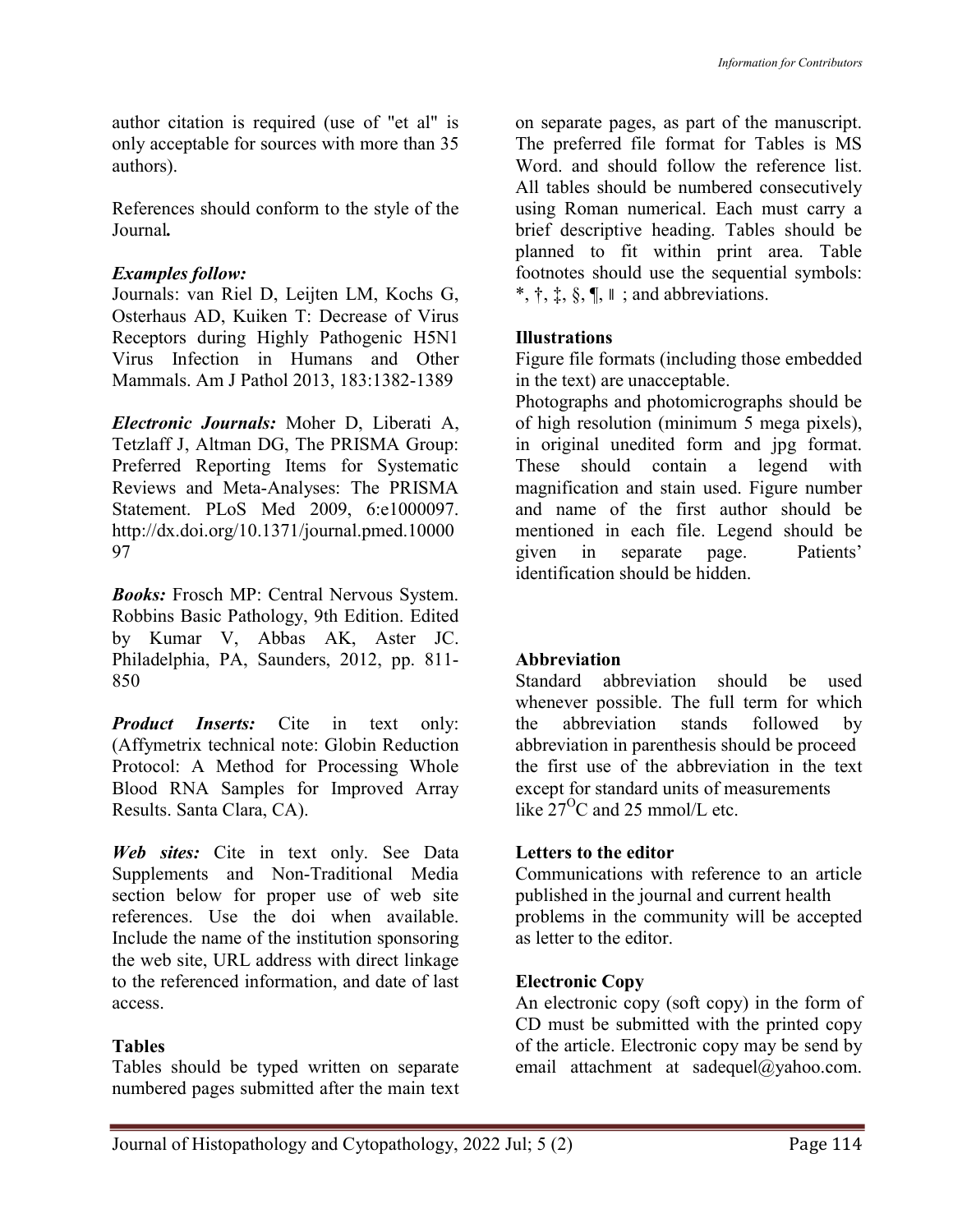Text should be processed with MS Word and pictures should be saved in JPG format.

### Manuscript Submission

Electronic version of the manuscripts should be submitted through email to the Executive Editor. Alternatively send DVD/CD to: The Executive Editor of the Journal of Histopathology and Cytopathology. A cover letter to the editor must accompany the<br>manuscript stating any, (a) conflicts of manuscript stating any, interest (both financial and personal), (b) that the manuscript has not been published previously and is not being considered concurrently by another publication, and (c) all authors and acknowledged contributors have read and approved the manuscript. Submissions are not considered for review if previously published in any form (print or online) other than as an abstract. The editor reserves the customary right to style and if necessary shorten the material accepted for publication and to determine the priority and time of publication. Editor assumes that work based on honest observations. It is not the task of the editor to investigate scientific fraud paper.

# **Proofs**

The corresponding author will be contacted by email once proofs are ready, and will be directed to download electronic proofs from a secure website. The author should check the proofs carefully, mark any printer's errors, and answer queries as requested. Author changes should be kept to a minimum. Proof corrections and replacement figures (if any) must be returned within 48 hours to avoid any delay in publication.

# The Review Strategy

On receipt, manuscripts are assessed by the Editor-in-Chief, to one Associate Editor. The Reviewers' and Associate Editor's views are used by the Editor-in-Chief (or a Senior Editor) in reaching a decision, usually within three weeks of submission.

# Summary of Submission, General points

Format the word processing document as double spaced A4 pages with an additional space between paragraphs and margins of at least 2 cm all round. Use a 12-pt standard font such as Times, Helvetica or Arial (with Symbol for special characters). Do not use line numbering, but include page numbers in the header or footer, aligned right. Use consistent, preferably UK English spelling.

# Manuscript title

This should be clear, simple and concise; long titles lack impact. Please remember that many readers will only scan titles, so they should reflect the message of the paper and catch the readers' attention.

# A short running title

This must be 75 characters or less, including spaces, and reflect the main title and content of the manuscript.

# List of authors

Authorship credit should be based only on 1) substantial contributions to conception and design, or acquisition of data, or analysis and interpretation of data; 2) drafting the article or revising it critically for important intellectual content; 3) final approval of the version to be published.

A statement outlining the specific contribution of each author to the manuscript and the work reported in it must appear after the acknowledgements section (see below).

# Full affiliations of all authors:

Include the name of the department(s) and institution(s) to which the work should be attributed. Append the corresponding